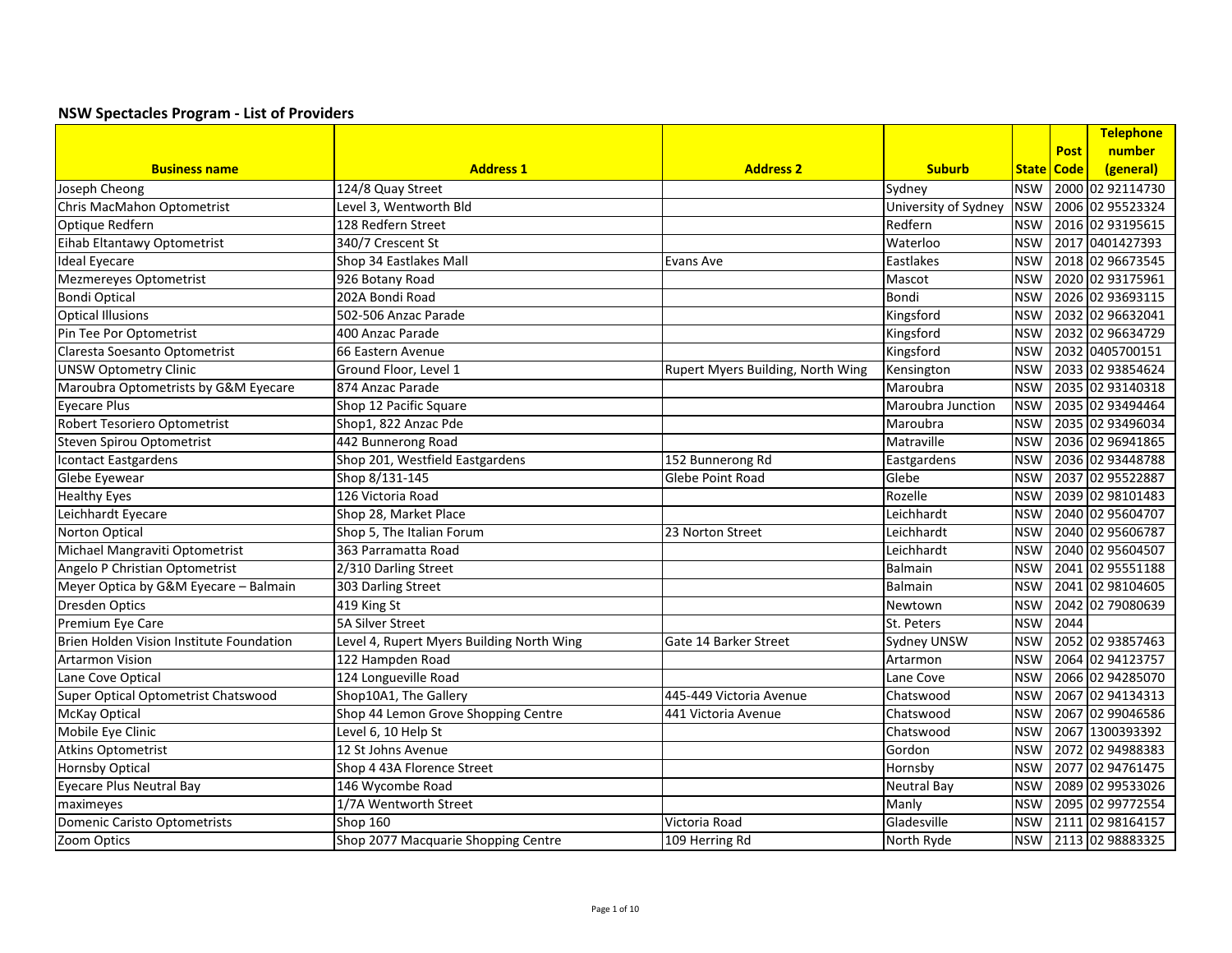|                                   |                                    |                         |                        |            |             | Telephone            |
|-----------------------------------|------------------------------------|-------------------------|------------------------|------------|-------------|----------------------|
|                                   |                                    |                         |                        |            | <b>Post</b> | number               |
| <b>Business name</b>              | <b>Address 1</b>                   | <b>Address 2</b>        | <b>Suburb</b>          |            | State Code  | (general)            |
| Eye Tech International            | 8/1003 Victoria Rd                 |                         | West Ryde              | <b>NSW</b> |             | 2114 02 98072627     |
| Susan Thompson Optometrist        | 979 Victoria Road                  |                         | <b>West Ryde</b>       | <b>NSW</b> |             | 2114 02 98071560     |
| <b>Sydney Optics</b>              | 5/27 Bank St                       |                         | Meadowbank             | <b>NSW</b> |             | 2114 02 98094296     |
| <b>Tom Geroulas</b>               | 1093 Victoria Road                 | (Corner Bellevue Ave)   | <b>West Ryde</b>       | <b>NSW</b> |             | 2114 02 98046896     |
| <b>Icontact Optometrists</b>      | G5 Carlingford Village             | 372 Pennant Hills Rd    | Carlingford            | <b>NSW</b> |             | 2118 02 98729988     |
| <b>I-Vision Optical Eastwood</b>  | 27 West Parade                     |                         | Eastwood               | <b>NSW</b> |             | 2122 02 98742279     |
| <b>Eastwood Eyes Optometrists</b> | 202 Rowe Street                    |                         | Eastwood               | <b>NSW</b> |             | 2122 02 98046965     |
| Eastwood Optix                    | 85 Rowe St                         |                         | Eastwood               | <b>NSW</b> |             | 2122 02 98582009     |
| In Focus Eyecare                  | Shop 34 Cherrybrook Village        | 41-47 Shepherds Drive   | Cherrybrook            | <b>NSW</b> |             | 2126 02 94847855     |
| Lumiere Eyecare                   | Shop 3D/3 The Piazza               |                         | <b>Wentworth Point</b> | <b>NSW</b> |             | 2127 02 90526488     |
| <b>Village Optics</b>             | 5 Lackey Street                    |                         | Summer Hill            | <b>NSW</b> |             | 2130 02 97168548     |
| <b>Ashfield Eyecare</b>           | Shop 6, Lvl 3 Ashfield Mall        | 260A Liverpool Rd       | Ashfield               | <b>NSW</b> |             | 2131 02 97989100     |
| <b>Eyeworld Optical</b>           | 315A Liverpool Rd                  |                         | Ashfield               | <b>NSW</b> |             | 2131 02 97998885     |
| J.E Optical                       | 310 Liverpool Road                 |                         | Ashfield               | <b>NSW</b> |             | 2131 02 80656096     |
| I Visible Optical                 | 263e Liverpool Rd                  |                         | Ashfield               | <b>NSW</b> |             | 2131 02 97984549     |
| ModernSpecs                       | 274 Liverpool Road                 |                         | Ashfield               | <b>NSW</b> |             | 2131 02 97996288     |
| <b>Ifocus Optometrist</b>         | 1/38 Hercules St                   |                         | Ashfield               | <b>NSW</b> |             | 2131 02 97165060     |
| Carina Eye Care                   | 40 Neich Pde                       |                         | Burwood                | <b>NSW</b> |             | 2134 0423590959      |
| Eye Concepts Burwood              | Shop 151, Westfield Burwood        | 100 Burwood Road        | Burwood                | <b>NSW</b> |             | 2134 02 97445212     |
| <b>Eyecare Plus Burwood</b>       | 134c Burwood Road                  |                         | Burwood                | <b>NSW</b> |             | 2134 02 97442733     |
| <b>Optimax Eyecare</b>            | 73 Burwood Road                    |                         | Burwood                | <b>NSW</b> |             | 2134 02 80684900     |
| Specsavers Burwood                | Shop 361, Westfield Shopping Town  | 100 Burwood Road        | Burwood                | <b>NSW</b> |             | 2134 02 97442900     |
| <b>Sydney Eyecare Services</b>    | 28 Gelling Ave                     |                         | Strathfield            | <b>NSW</b> | 2135        |                      |
| Concord Eye Care                  | 161 Concord Road                   |                         | North Strathfield      | <b>NSW</b> |             | 2137 02 87659600     |
| Zoom Optics                       | 1 Rider Blvd                       |                         | Rhodes                 | <b>NSW</b> |             | 2138 02 97433889     |
| <b>High Sight Optometry</b>       | Homebush Medical & Dental Centre   | 17 The Crescent         | Homebush               | <b>NSW</b> |             | 2140 02 97467789     |
| Janis M Stein Optometrist         | Shop 4/154 Woodburn Road           |                         | Berala                 | <b>NSW</b> |             | 2141 02 96493675     |
| iContact Optometrist Lidcombe     | G022, 92-96 Parramatta Road        |                         | Lidcombe               | <b>NSW</b> |             | 2141 02 96483866     |
| i-care optometrist                | 12 John Street                     |                         | Lidcombe               | <b>NSW</b> |             | 2141 02 89648784     |
| Dellwood Eyecare                  | <b>Dellwood Medical Centre</b>     | 297 Blaxcell Street     | Granville              | <b>NSW</b> |             | 2142 02 96821555     |
| <b>I-WALL Optical</b>             | Shop 2, 21-27 Amy St.              |                         | <b>Regents Park</b>    | <b>NSW</b> | 2143        |                      |
| <b>Elite Optometry</b>            | 6 Amy Street                       |                         | <b>Regents Park</b>    | <b>NSW</b> | 2143        |                      |
| Noussair Optometrist              | 79 Auburn Road                     |                         | Auburn                 | <b>NSW</b> |             | 2144 02 96496027     |
| Optomeyes Eyewear                 | 4A Auburn Road                     |                         | Auburn                 | <b>NSW</b> |             | 2144 02 96432749     |
| Eye & Ear Professionals           | Shop 22 Greystanes Shopping Centre | 665-699 Merrylands Road | Greystanes             | <b>NSW</b> |             | 2145 02 96362777     |
| PG Optometrists by G&M Eyecare    | 37 Dunmore Street                  |                         | Wentworthville         | <b>NSW</b> |             | 2145 02 96369035     |
| <b>Ultimate Health Greystanes</b> | 24 Bathurst Street                 |                         | Greystanes             |            |             | NSW 2145 02 97565633 |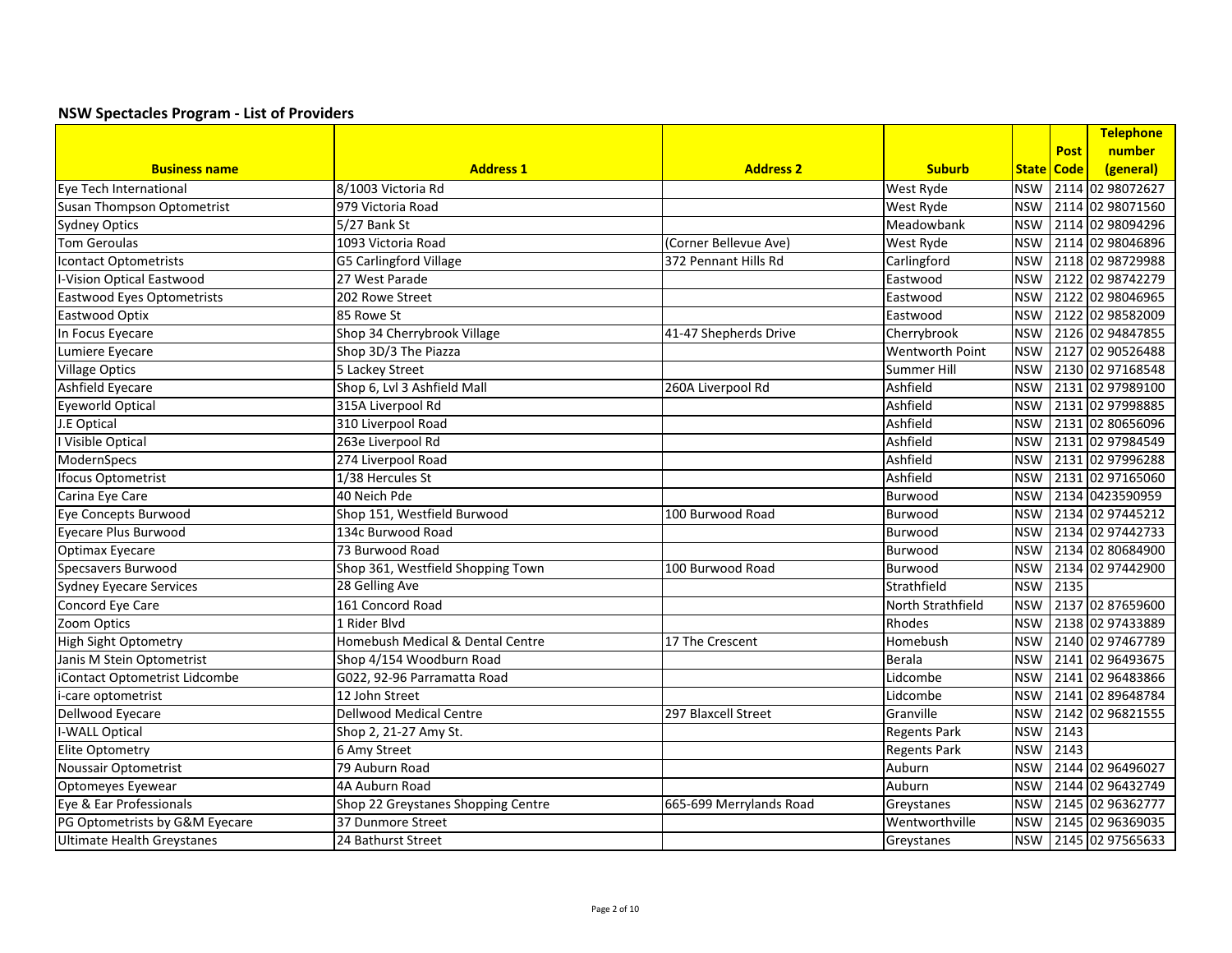|                                     |                                                      |                                  |                       |            |              | Telephone        |
|-------------------------------------|------------------------------------------------------|----------------------------------|-----------------------|------------|--------------|------------------|
|                                     |                                                      |                                  |                       |            | <b>Post</b>  | number           |
| <b>Business name</b>                | <b>Address 1</b>                                     | <b>Address 2</b>                 | <b>Suburb</b>         |            | State   Code | (general)        |
| <b>Westmead Eyes Optometrists</b>   | Shop T204A Zouki Food Court, Westmead Hospital       | 160 Hawkesbury Rd                | Westmead              | <b>NSW</b> |              | 2145 02 96358464 |
| Eyecare Focus                       | Shop 40A Seven Hills Plaza                           | 224 Prospect Highway             | <b>Seven Hills</b>    | <b>NSW</b> |              | 2147 02 96766188 |
| Neville & Sylvia Hall Optometrists  | 126 James Cook Drive                                 |                                  | <b>Kings Langley</b>  | <b>NSW</b> |              | 2147 02 96241717 |
| <b>Spec Specialists</b>             | Shop 3103 Westpoint Shopping Centre                  | 17 Patrick St                    | Blacktown             | <b>NSW</b> |              | 2148 02 98315999 |
| Joseph Nazarian Optometrist         | Shop CW01 Westpoint Shopping Centre                  | 17 Patrick Street                | Blacktown             | <b>NSW</b> |              | 2148 02 96222832 |
| <b>Twins Optometrist</b>            | 17 Patrick St                                        | Shop 2040 Westpoint Shopping Ctr | Blacktown             | <b>NSW</b> |              | 2148 02 96713024 |
| Visionary Optometrists Blacktown    | 56 Main Street                                       |                                  | Blacktown             | <b>NSW</b> |              | 2148 02 96217747 |
| iContact Optometrists               | Shop 3078 Westfield Parramatta                       |                                  | Parramatta            | <b>NSW</b> |              | 2150 02 96332899 |
| Optometrist Parramatta              | 9A/103 George Street                                 |                                  | Parramatta            | <b>NSW</b> |              | 2150 02 98912020 |
| Optix                               | 12 Mayfair Plaza                                     | 272 Church St                    | Parramatta            | <b>NSW</b> |              | 2150 02 96332170 |
| Peoples Healthcare Services         | Suite 19, 103 George St                              |                                  | Parramatta            | <b>NSW</b> |              | 2150 1300425502  |
| Zoom Optics                         | Shop 3063 Westfield Parramatta                       | 159-175 Church St                | <b>Parramatta</b>     | <b>NSW</b> |              | 2150 0478594262  |
| Kellyville Optical                  | Shop 8, Kellyville Plaza                             | 90 Wrights Rd                    | Kellyville            | <b>NSW</b> |              | 2155 02 88147450 |
| <b>Ricky Yong Optometrist</b>       | 25 Vineys Lane                                       |                                  | Dural                 | <b>NSW</b> |              | 2158 02 80074787 |
| Eye Concepts Merrylands             | Shop 1032, Stocklands Merrylands                     | McFarlane Street                 | Merrylands            | <b>NSW</b> |              | 2160 02 98977170 |
| <b>Optical Clinique</b>             | 254 Merrylands Road                                  |                                  | Merrylands            | <b>NSW</b> |              | 2160 02 96379699 |
| Chester Hill Optical                | Shop 7 Mariner Centre                                | 129 Waldron Road                 | <b>Chester Hill</b>   | <b>NSW</b> |              | 2162 02 96444420 |
| Jason Geale Optometrist             | 181 Priam St                                         |                                  | <b>Chester Hill</b>   | <b>NSW</b> |              | 2162 02 96453670 |
| Central Eyecare Chesterhill         | Shop 33, 1 Leicester Street Chester Square           |                                  | <b>Chester Hill</b>   | <b>NSW</b> |              | 2162 02 96446610 |
| Eye & Ear Professionals             | Optometrist at Fairfield Chase Medical Dental Centre | Fairfield Chase Shopping Centre  | Fairfield             | <b>NSW</b> |              | 2165 02 96362777 |
| <b>City Specs</b>                   | 5/59A Smart St                                       |                                  | Fairfield             | <b>NSW</b> |              | 2165 02 97236577 |
| Asha Aggarwala Optometrist          | Shop 6, No. 4 Station Street                         |                                  | Fairfield             | <b>NSW</b> |              | 2165 02 97277011 |
| Discount Spectacle Makers Fairfield | 3/81 The Crescent                                    |                                  | Fairfield             | <b>NSW</b> |              | 2165 02 97261735 |
| John Musumeci Optical               | Shop 5 Civic Plaza                                   | 43 Ware Street                   | Fairfield             | <b>NSW</b> |              | 2165 02 97275442 |
| <b>Eye Concepts Fairfield</b>       | Shop 5/35 Smart Street                               |                                  | Fairfield             | <b>NSW</b> |              | 2165 02 97239444 |
| <b>Hour Specs</b>                   | 14-15/69 The Crescent                                |                                  | Fairfield             | <b>NSW</b> |              | 2165 02 97541944 |
| Clare Khanh Dinhvu Optometrist      | Suite 7, Level 1, 5 Arthur Street                    |                                  | Cabramatta            | <b>NSW</b> |              | 2166 02 97247067 |
| Diane T K Nguyen Optometrist        | 10 Arthur St                                         |                                  | Cabramatta            | <b>NSW</b> |              | 2166 02 97256635 |
| Thuy Optometrist                    | Shop 28/202-205 Railway Pd                           |                                  | Cabramatta            | <b>NSW</b> |              | 2166 02 97244300 |
| Lawrence Wong Optometrist           | Shop 5, 46 Park Road                                 |                                  | Cabramatta            | <b>NSW</b> |              | 2166 02 97260808 |
| Eye Focus                           | 5/49 Park Rd                                         |                                  | Cabramatta            | <b>NSW</b> |              | 2166 02 97275517 |
| Infinity Eyes & Vision              | <b>Corner Cabramatta and Meadows Road</b>            |                                  | Cabramatta West       | <b>NSW</b> |              | 2166 02 96104111 |
| Comfort Eyecare                     | 131 Cabramatta Road East                             |                                  | l Cabramatta          | <b>NSW</b> |              | 2166 02 87648128 |
| <b>Bich Tran Optometrist</b>        | 1/82-84 John Street                                  |                                  | Cabramatta            | <b>NSW</b> |              | 2166 02 97249657 |
| 2 Eyes Optometrist                  | 10/46 Park Road                                      |                                  | Cabramatta            | <b>NSW</b> |              | 2166 02 87641207 |
| Dr William Trinh Optometrist        | 88 John Street                                       |                                  | Cabramatta            | <b>NSW</b> |              | 2166 02 97241164 |
| <b>Eyecare Network</b>              | Shop 1, 231 Canley Vale Road                         |                                  | <b>Canley Heights</b> | <b>NSW</b> |              | 2166 02 97287288 |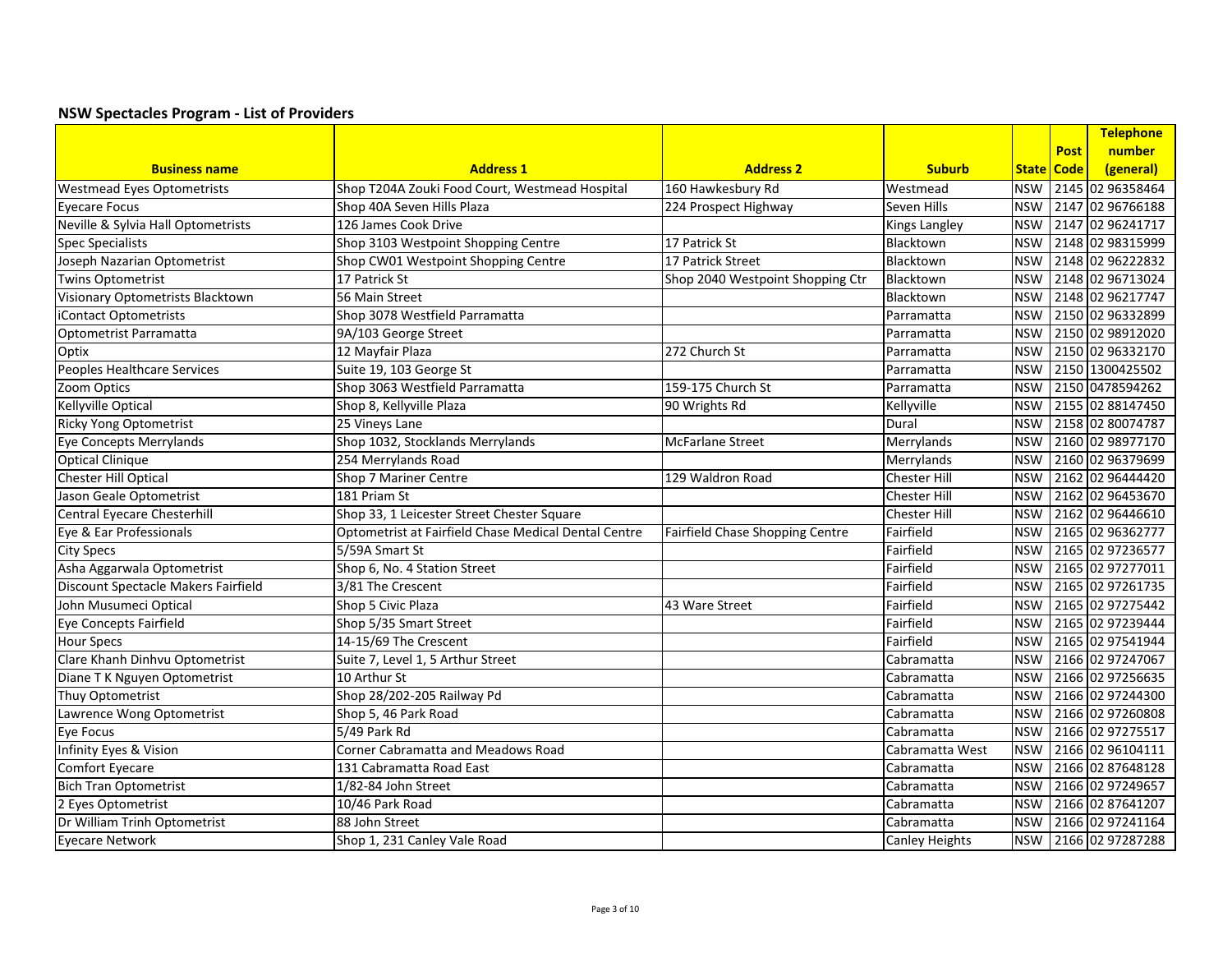|                                   |                                               |                                  |                       |              |             | Telephone         |
|-----------------------------------|-----------------------------------------------|----------------------------------|-----------------------|--------------|-------------|-------------------|
|                                   |                                               |                                  |                       |              | <b>Post</b> | number            |
| <b>Business name</b>              | <b>Address 1</b>                              | <b>Address 2</b>                 | <b>Suburb</b>         | <b>State</b> | <b>Code</b> | (general)         |
| <b>Excel Eyewear</b>              | 254 Canley Vale Road                          |                                  | Canley Heights        | <b>NSW</b>   |             | 2166 02 97279979  |
| Theresa Tran Optometrist          | 232 Canley Vale Road                          |                                  | Canley Heights        | <b>NSW</b>   |             | 2166 02 97550200  |
| Eyes in Style                     | Shop 17A Miller Central, Cartwright Ave       |                                  | Miller                | <b>NSW</b>   |             | 2168 02 98266613  |
| Moorebank Optometrist             | Sh19 Moorebank Shop Village                   | <b>Stockton Avenue</b>           | Moorebank             | <b>NSW</b>   |             | 2170 02 96022403  |
| <b>City Specs</b>                 | Shop 1058, Westfield Liverpool                |                                  | Liverpool             | <b>NSW</b>   |             | 2170 02 98228446  |
| <b>Custom Eyes Optometrists</b>   | Shop 146 Westfield Shoppingtown               |                                  | Liverpool             | <b>NSW</b>   |             | 2170 02 96015444  |
| <b>Universal Optical</b>          | 141 George Street                             |                                  | Liverpool             | <b>NSW</b>   |             | 2170 02 96018898  |
| <b>I-Contact Optometrists</b>     | Shop 1042 Macquarie St                        | Westfield Liverpool              | Liverpool             | <b>NSW</b>   |             | 2170 02 97340007  |
| Specsavers Liverpool              | Shop 121/122 Westfield Liverpool Macquarie St |                                  | Liverpool             | <b>NSW</b>   |             | 2170 02 96006864  |
| <b>SBH Optical</b>                | 103/25 Bigge St                               |                                  | Liverpool             | <b>NSW</b>   |             | 2170 0469095749   |
| Victor & Christine Kondratenko    | 164 Macquarie Street                          |                                  | Liverpool             | <b>NSW</b>   |             | 2170 02 98227344  |
| <b>True Vision Express</b>        | Shop 4B, 186 Macquarie st                     |                                  | Liverpool             | <b>NSW</b>   |             | 2170 02 9824 3117 |
| Specsavers Casula                 | Shop 6, Casula Mall                           | Cnr Kurrajong Road and Ingham Dr | Casula                | <b>NSW</b>   |             | 2170 02 98227239  |
| Eyesense Optometrists Carnes Hill | Shop B29, Carnes Hill Marketplace             | Cnr Cowpasture Rd & Kurrajong Rd | Horningsea Park       | <b>NSW</b>   |             | 2171 02 98268800  |
| <b>Specsavers Carnes Hill</b>     | Shop B10, Carnes Hill Marketplace             | Cnr Kurrajong & Cowpasture roads | Horningsea Park       | <b>NSW</b>   |             | 2171 02 91905375  |
| <b>Optical Heaven</b>             | Shop 12, Wattle Grove Plaza                   |                                  | <b>Wattle Grove</b>   | <b>NSW</b>   |             | 2173 02 98253675  |
| Medispecs Ed Square               | Shop AG 53, 52 Soldiers Parade                |                                  | <b>Edmondson Park</b> | <b>NSW</b>   |             | 2174 02 87470839  |
| Comfort Eyecare Bossley Park      | Shop 2/53-55 Mimosa Rd                        |                                  | <b>Bossley Park</b>   | <b>NSW</b>   |             | 2176 02 96100222  |
| George Nasser Optometrists        | 135C Waterloo Rd                              |                                  | Greenacre             | <b>NSW</b>   |             | 2190 02 97094945  |
| <b>HK Eyecare</b>                 | Shop 2, 147 Waterloo Road                     |                                  | Greenacre             | <b>NSW</b>   |             | 2190 02 81972798  |
| <b>Belfield Optometrist</b>       | Shop 11, 19 Burwood Road                      |                                  | <b>Belfield</b>       | <b>NSW</b>   |             | 2191 02 96421719  |
| Eyecare Belmore                   | 410 Burwood Rd                                |                                  | Belmore               | <b>NSW</b>   |             | 2192 02 80403445  |
| <b>Comfort View</b>               | 13 Amy Street                                 |                                  | Campsie               | <b>NSW</b>   |             | 2194 02 95916868  |
| <b>E-Vision Optomestrist</b>      | Shop 1/10-12 Amy St                           |                                  | Campsie               | <b>NSW</b>   |             | 2194 02 97878871  |
| Eye Love Specs                    | 9 Anglo Road                                  |                                  | Campsie               | <b>NSW</b>   |             | 2194 02 97188625  |
| Philip Hong Optometrist           | Shop 6, 14-16 Anglo Rd                        |                                  | Campsie               | <b>NSW</b>   |             | 2194 02 97183293  |
| Stelios Koutsoumbis               | 278 Beamish Street                            |                                  | Campsie               | <b>NSW</b>   |             | 2194 02 97188888  |
| <b>Clear Vision Optical</b>       | Shop G007, 24 Roselands Ave                   |                                  | Roselands             | <b>NSW</b>   |             | 2196 02 97503388  |
| Central Eyecare Punchbowl         | 33/695-697 Punchbowl Road                     |                                  | Punchbowl             | <b>NSW</b>   |             | 2196 02 97500443  |
| <b>Mary Noussair Optical</b>      | 258 The Boulevarde                            |                                  | Punchbowl             | <b>NSW</b>   |             | 2196 02 97584401  |
| <b>Bass Hill Specsavers</b>       | Shop 15/17 Bass Hill Plaza, 753 Hume Hwy      |                                  | <b>Bass Hill</b>      | <b>NSW</b>   |             | 2197 02 97247488  |
| Perfect Vision & Hearing          | Shop 2 500 Hume Highway                       |                                  | Yagoona               | <b>NSW</b>   |             | 2199 02 97084463  |
| Duc Pham Optometrist              | 4/335 Chapel Rd South                         |                                  | Bankstown             | <b>NSW</b>   |             | 2200 02 97905061  |
| Eye & Ear Professionals           | GO 1 68 Eldridge Rd                           |                                  | Bankstown             | <b>NSW</b>   |             | 2200 02 96362777  |
| <b>Express Vision</b>             | Shop1A 69 The Mall                            |                                  | Bankstown             | <b>NSW</b>   |             | 2200 02 97964300  |
| Huy Vu Nguyen Optometrist         | 32 Greenfield Parade                          |                                  | Bankstown             | <b>NSW</b>   |             | 2200 02 97937788  |
| Iwise Optometrist                 | 43 Bankstown City Plaza                       |                                  | Bankstown             | <b>NSW</b>   |             | 2200 02 97081757  |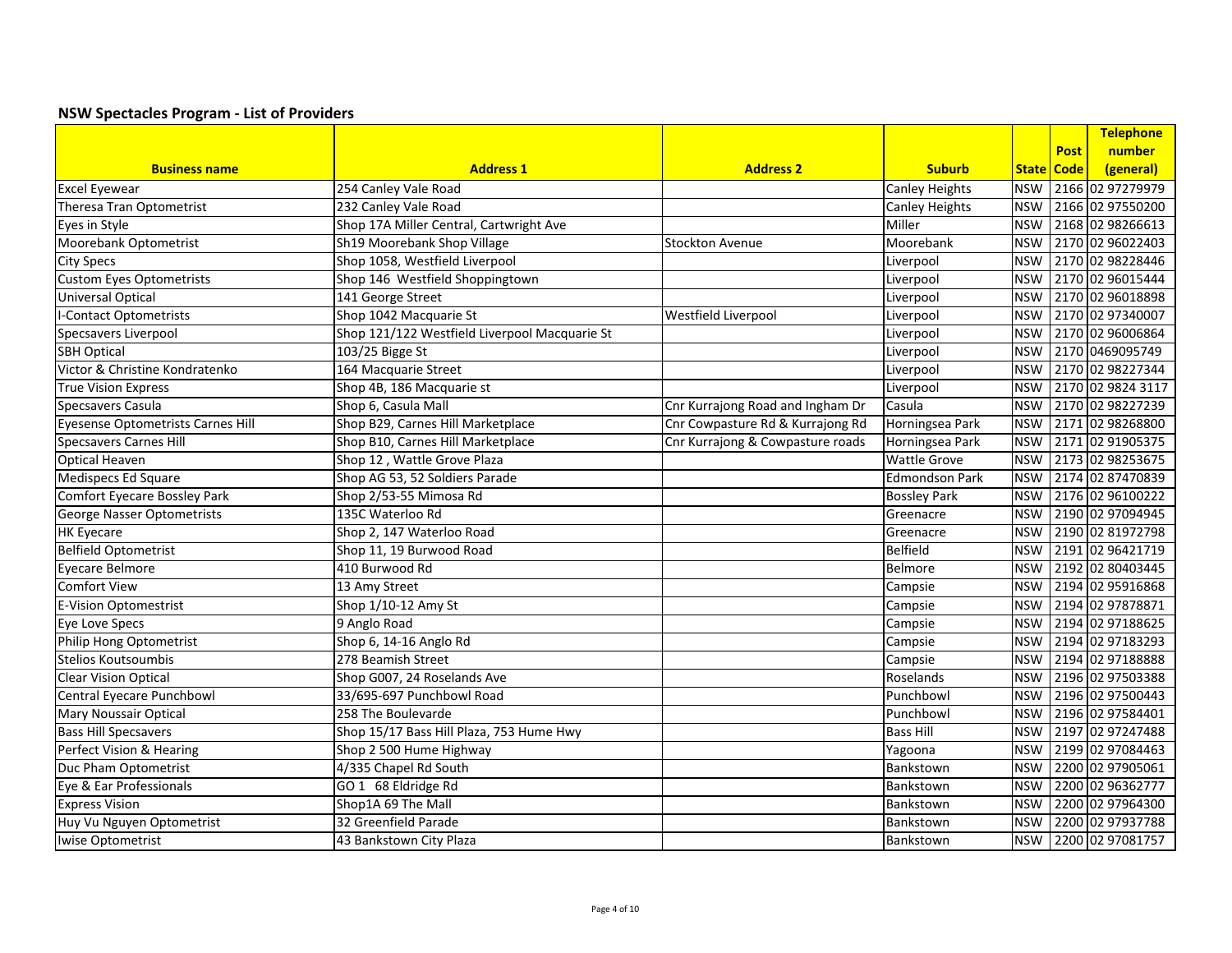|                                        |                                          |                                       |                   |            |              | Telephone         |
|----------------------------------------|------------------------------------------|---------------------------------------|-------------------|------------|--------------|-------------------|
|                                        |                                          |                                       |                   |            | <b>Post</b>  | number            |
| <b>Business name</b>                   | <b>Address 1</b>                         | <b>Address 2</b>                      | <b>Suburb</b>     |            | State   Code | (general)         |
| My Hanh Bui Optometrist                | 293 Chapel Rd                            |                                       | Bankstown         | <b>NSW</b> |              | 2200 02 97964114  |
| Eyecare Network                        | Shop B106, 462 Chapel Rd                 | Little Saigon Plaza next door to Aldi | Bankstown         | <b>NSW</b> |              | 2200 02 97081214  |
| Specsavers Bankstown                   | <b>Bankstown Central Shopping Centre</b> | (Next to Food Court)                  | Bankstown         | <b>NSW</b> |              | 2200 02 97072933  |
| iDorothy Optic                         | Shop 1B                                  | cnr Raymond St & Lopez Ln             | Bankstown         | <b>NSW</b> |              | 2200 0456509999   |
| Straight Sight                         | 15 Columbine Avenue                      |                                       | Bankstown         | <b>NSW</b> |              | 2200 0433581704   |
| Yvonne Maroun Optometrist              | Shop 2, 546-548 Marrickville Road        |                                       | Dulwich Hill      | <b>NSW</b> |              | 2203 02 95500404  |
| Eyedealeyes                            | Shop2/20-22 Station St                   |                                       | Marrickville      | <b>NSW</b> |              | 2204 02 95596167  |
| George Tsenkas Optometrist             | 284 Marrickville Rd                      |                                       | Marrickville      | <b>NSW</b> |              | 2204 02 95682989  |
| Perfect Look Optometrist               | 246 Illawarra Road                       |                                       | Marrickville      | <b>NSW</b> |              | 2204 02 95588401  |
| <b>Metro Specs</b>                     | Shop 46/34 Victoria Road                 |                                       | Marrickville      | <b>NSW</b> |              | 2204 02 95505363  |
| <b>Expert Eyecare</b>                  | Shop 3, The Pottery, 11 Mashman Avenue   |                                       | Kingsgrove        | <b>NSW</b> |              | 2208 02 80148933  |
| Lighthouse Optometrists                | Shop 1/152 Ramsgate Rd                   |                                       | Ramsgate Beach    | <b>NSW</b> |              | 2210 02 95299922  |
| Peter Freeman - Optometrist            | 21A Faraday Road                         |                                       | Padstow           | <b>NSW</b> |              | 2211 02 97738515  |
| <b>Stuart Rook Optometrist</b>         | Shop1, 18 Revesby Place                  |                                       | Revesby           | <b>NSW</b> |              | 2212 02 97923331  |
| Perfections in Sight                   | Sh4/2 King St                            |                                       | Rockdale          | <b>NSW</b> |              | 2216 02 95675694  |
| <b>Optical Outlet Direct</b>           | 502 Princes Highway                      |                                       | Rockdale          | <b>NSW</b> |              | 2216 02 95994090  |
| Eyes in Le Sands                       | 297 Bay Street                           |                                       | Brighton Le Sands | <b>NSW</b> |              | 2216 02 95670604  |
| Southern Eyecare                       | Shop C8 15-19 Belgrave Street            |                                       | Kogarah           | <b>NSW</b> |              | 2217 02 95882889  |
| St George Vision Centre                | 7 Montgomery Street                      |                                       | Kogarah           | <b>NSW</b> |              | 2217 02 95875320  |
| <b>Eyedentity Optometry</b>            | 354-356 Railway Parade                   |                                       | Carlton           | <b>NSW</b> | 2218         |                   |
| <b>HD Vision Optical</b>               | Shop 3 11-17 Woodville St                |                                       | Hurstville        | <b>NSW</b> |              | 2220 02 80842494  |
| Eyereach Eyecare                       | Shop 3/153 Forest Rd                     |                                       | Hurstville        | <b>NSW</b> |              | 2220 02 95858688  |
| Eye Concepts Hurstville                | Shop 128, Level 1, Westfield Hurstville  | Cnr Cross St & Park Rd                | Hurstville        | <b>NSW</b> |              | 2220 02 95705800  |
| Kimber Optical                         | Shop 2/4-6 The Avenue                    |                                       | <b>Hurstville</b> | <b>NSW</b> |              | 2220 02 95805845  |
| Shi Ka I Optical Shop                  | Shop 3                                   | 145-149 Forest Road                   | Hurstville        | <b>NSW</b> |              | 2220 02 80681588  |
| The Optical Superstore                 | 102 Gymea Bay Road                       |                                       | Gymea             | <b>NSW</b> |              | 2227 02 95428722  |
| <b>Eyecare Plus</b>                    | 5 President Avenue                       |                                       | Caringbah         | <b>NSW</b> |              | 2229 02 95252433  |
| Eyecare Plus Kareela                   | Shop T2, Kareela Village                 | 1-13 Freya St                         | Kareela           | <b>NSW</b> |              | 2232 02 9528 2041 |
| <b>Optometrist Menai</b>               | Shop 16, Menai Market Place              | <b>Allison Crescent</b>               | Menai             | <b>NSW</b> |              | 2234 02 95430603  |
| Central Coast Eyecare                  | Suite 1, Kensmen Building                | 131 Donnison Street                   | Gosford           | <b>NSW</b> |              | 2250 02 43729000  |
| Specsavers Erina Fair                  | Shop T008 Terrigal Drive                 |                                       | Erina             | <b>NSW</b> |              | 2250 02 43673666  |
| Now Eye Sea Optometry                  | 8 Matong Lane                            |                                       | Avoca Beach       | <b>NSW</b> |              | 2251 02 43826428  |
| Peninsula Eyecare Izzards Optometrists | 23 Charlton Street                       |                                       | Woy Woy           | <b>NSW</b> |              | 2256 02 43412083  |
| Specsavers Woy Woy                     | Shop 32 Deepwater Plaza                  | 52 Railway Street                     | Woy Woy           | <b>NSW</b> |              | 2256 02 43425900  |
| Peninsula Eyecare Izzards Optometrists | 316 West Street                          |                                       | Umina             | <b>NSW</b> |              | 2257 02 43421088  |
| Carl Emerton Optometrist               | 70 Railway Street                        | (Opposite Station)                    | Wyong             | <b>NSW</b> |              | 2259 02 43521298  |
| Ross Brown Optometrist Tuggerah        | <b>Westfield Tuggerah</b>                | Shop 2013, 50 Wyong Rd                | Tuggerah          | <b>NSW</b> |              | 2259 02 43513613  |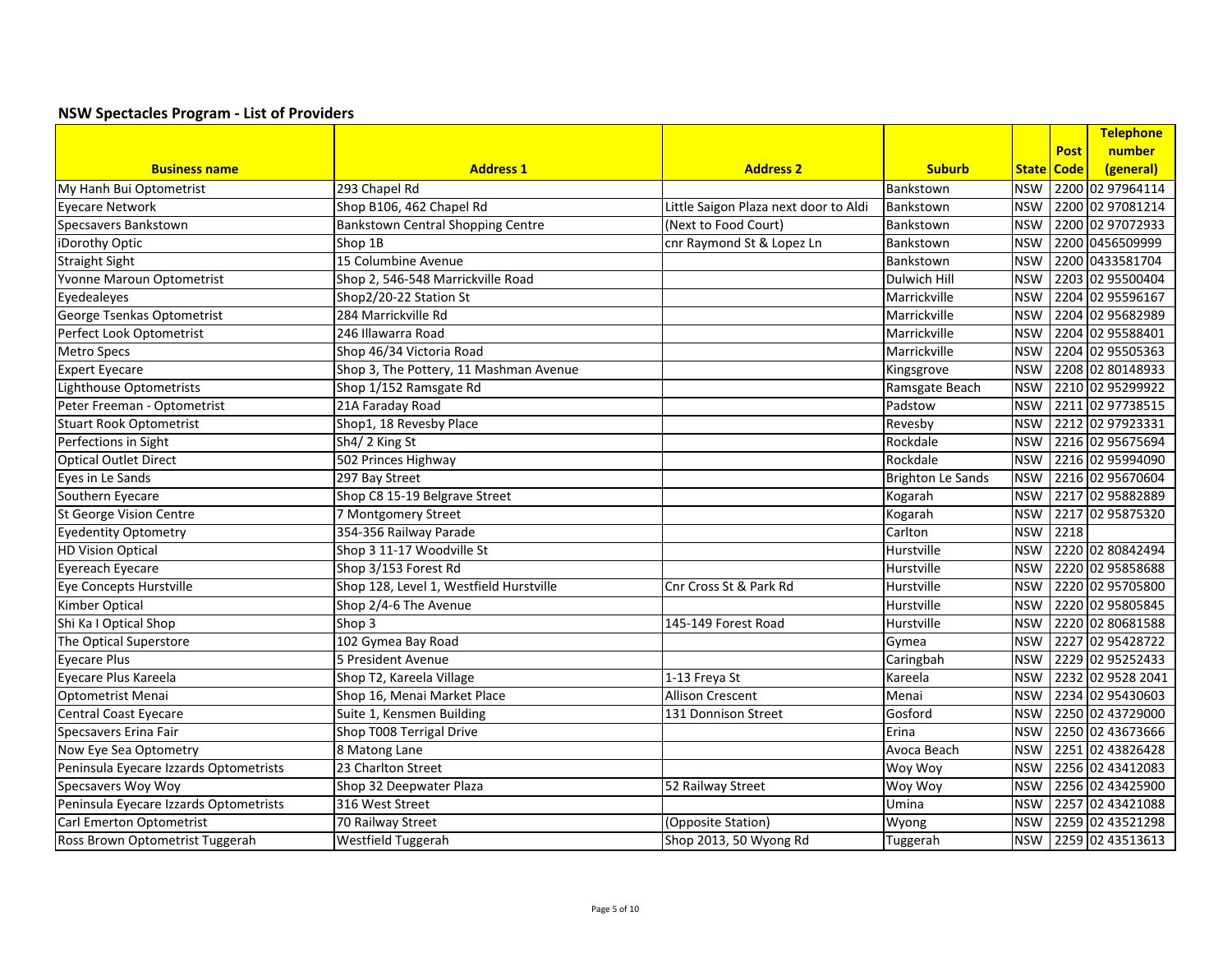|                                              |                                  |                             |                       |            |             | Telephone        |
|----------------------------------------------|----------------------------------|-----------------------------|-----------------------|------------|-------------|------------------|
|                                              |                                  |                             |                       |            | <b>Post</b> | number           |
| <b>Business name</b>                         | <b>Address 1</b>                 | <b>Address 2</b>            | <b>Suburb</b>         |            | State Code  | (general)        |
| <b>Central Coast Eyecare</b>                 | 136 Wyong Road                   |                             | <b>Killarney Vale</b> | <b>NSW</b> |             | 2261 02 43360000 |
| Ron McQuarrie Optometrist                    | 3/58 Tenth Ave                   |                             | Budgewoi              | <b>NSW</b> |             | 2262 02 43904055 |
| <b>Wand Optometrists</b>                     | 229B Main Rd                     |                             | Toukley               | <b>NSW</b> |             | 2263 02 43965195 |
| Ross Brown Optometrist Lakehaven             | Lakehaven Shopping Centre        | Shop 32, Lake Haven Dr      | Gorokan               | <b>NSW</b> |             | 2263 02 43923566 |
| <b>Frost Optical</b>                         | Level 3, 89 Dora St              |                             | Morisset              | <b>NSW</b> |             | 2264 1300555952  |
| <b>Specsavers Morisset</b>                   | Shop 16/35 Yambo Street          |                             | Morisset              | <b>NSW</b> |             | 2264 02 49733003 |
| Russell Madgwick Optometrist                 | 12/559 Freemans Drive            |                             | Cooranbong            | <b>NSW</b> |             | 2265 02 49771879 |
| Southwell Walker Optical                     | 546 Pacific Highway              |                             | Belmont               | <b>NSW</b> |             | 2280 02 49454695 |
| Ross Brown Optometrist Belmont               | <b>Belmont Citi Centre</b>       | Shop 6, 41 Macquarie Street | Belmont               | <b>NSW</b> |             | 2280 02 49470919 |
| Lake and Valley Optical                      | 2/42 Main Road                   |                             | Boolaroo              | <b>NSW</b> |             | 2284 02 49587892 |
| EyeMax EyeCare                               | 93 Nelson St                     |                             | Wallsend              | <b>NSW</b> |             | 2287 02 49559950 |
| <b>Specsavers Jesmond</b>                    | Shop004 Stockland Jesmond        | 28 Blue Gum Road            | Jesmond               | <b>NSW</b> |             | 2299 02 49516279 |
| Eyecare Plus Nelson Bay                      | 34 Stockton Street               |                             | Nelson Bay            | <b>NSW</b> |             | 2315 02 49811944 |
| Good Value Eyecare                           | Shop 5/77 President Wilson Walk  |                             | Tanilba Bay           | <b>NSW</b> |             | 2319 02 49823086 |
| Hunter Optical Specialist                    | Shop 12A Hunter Mall 405 High St |                             | Maitland              | <b>NSW</b> |             | 2320 02 49345166 |
| New Look Eyewear Australia                   | 451 High Street                  |                             | Maitland              | <b>NSW</b> |             | 2320 02 49341687 |
| David J Atkinson Optometrist                 | Shop 4 Cessnock Marketplace      | Wollombi Road               | Cessnock              | <b>NSW</b> |             | 2325 02 49905955 |
| <b>Singleton Specsavers</b>                  | T26 Shop, 1 Gowrie Street        | Singleton Square            | Singleton             | <b>NSW</b> |             | 2330 02 65280720 |
| Lake and Valley Optical                      | Shop 3 / 22 Empire Street        |                             | Branxton              | <b>NSW</b> |             | 2335 02 49381117 |
| D.J. Nicholls Optometrist                    | 42 Belmore Street                | (opposite Locomative Hotel) | Tamworth              | <b>NSW</b> |             | 2340 02 67654275 |
| Narrabri Vision Splendid                     | 99 Maitland Street               |                             | Narrabri              | <b>NSW</b> |             | 2390 02 67921342 |
| <b>Taree Spectacle Makers</b>                | 127 Victoria Street              |                             | Taree                 | <b>NSW</b> |             | 2430 02 65510955 |
| <b>Specsavers Port Macquarie</b>             | Shop 2 46 Horton Street          |                             | Port Macquarie        | <b>NSW</b> |             | 2444 02 65835174 |
| Specsavers Port Macquarie West               | Shop GD 16B Settlement City SC   | Cnr Park & Bay Street       | Port Macquarie        | <b>NSW</b> |             | 2444 02 65835177 |
| AussieSpecs                                  | 32 Moonee                        |                             | Coffs Harbour         | <b>NSW</b> |             | 2450 1800469393  |
| <b>Greg Luke Optometrist</b>                 | N18 Toormina Gardens             | Toormina Road               | Toormina              | <b>NSW</b> |             | 2452 02 66589114 |
| Dean Evans Optometrist                       | 62 Beach St                      |                             | Woolgoolga            | <b>NSW</b> |             | 2456 02 66547111 |
| <b>Evecare Plus Grafton</b>                  | 58 Prince Street                 |                             | Grafton               | <b>NSW</b> |             | 2460 02 66434000 |
| George and Matilda Eyecare - Grafton         | 33 Prince St                     |                             | Grafton               | <b>NSW</b> |             | 2460 02 66422236 |
| <b>Specsavers Grafton</b>                    | Shop 12, Grafton Shoppingworld   | 52-74 Fitzroy St            | Grafton               | <b>NSW</b> |             | 2460 02 66750716 |
| Eyecare Plus Optometrists Casino             | 76 Barker St                     |                             | Casino                | <b>NSW</b> |             | 2470 02 66621655 |
| Rosalyn Moyle Optometrist                    | 234 Lismore Rd                   |                             | Wollongbar            | <b>NSW</b> |             | 2477 02 66283703 |
| <b>Ballina Optometry</b>                     | 6/26-54 River Street             |                             | <b>Ballina</b>        | <b>NSW</b> |             | 2478 02 66864988 |
| Be Seen Eyewear                              | 139 River St                     |                             | <b>Ballina</b>        | <b>NSW</b> |             | 2478 02 66866785 |
| Be Seen Eyewear                              | 84 Molesworth St                 |                             | Lismore               | <b>NSW</b> |             | 2480 02 66224151 |
| Colleen Reilly & Greg Litchfield Optometrist | Shop 2/108 Stuart Street         |                             | Mullumbimby           | <b>NSW</b> |             | 2482 02 66841799 |
| Sharpeyes                                    | Shop 25, Ocean Village S/C       | Rajah Road                  | Ocean Shores          | <b>NSW</b> |             | 2483 02 66805522 |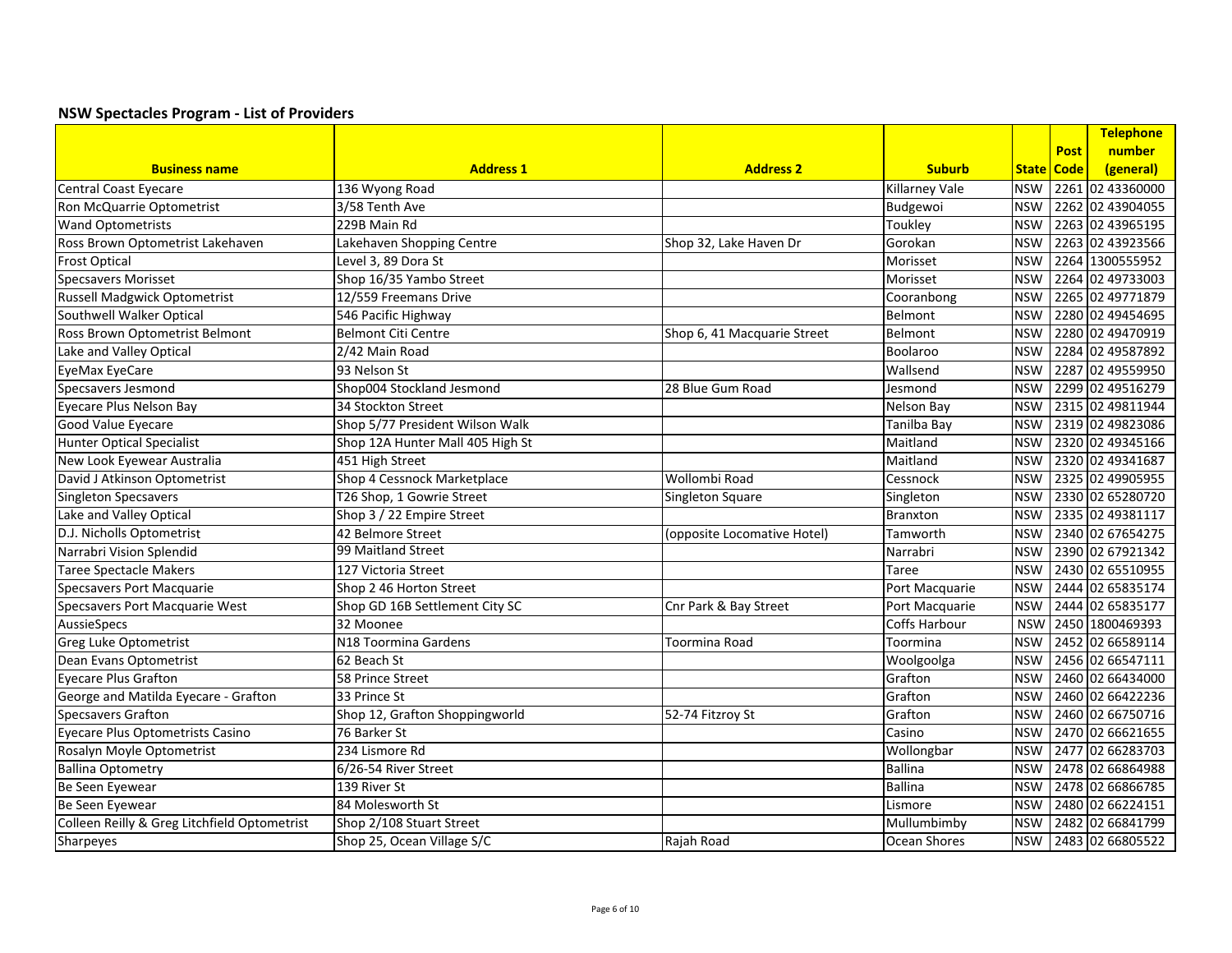|                                     |                                              |                                         |                        |            |             | Telephone         |
|-------------------------------------|----------------------------------------------|-----------------------------------------|------------------------|------------|-------------|-------------------|
|                                     |                                              |                                         |                        |            | <b>Post</b> | number            |
| <b>Business name</b>                | <b>Address 1</b>                             | <b>Address 2</b>                        | <b>Suburb</b>          |            | State Code  | (general)         |
| Michael Sonnenfeld Optometrist      | 31 Rangal Rd                                 |                                         | Ocean Shores           | <b>NSW</b> | 2483        |                   |
| Martine Brinsdon Optometrist        | 20 Wharf Street                              |                                         | Murwillumbah           | <b>NSW</b> |             | 2484 02 66723284  |
| The Optical Co Murwillumbah         | Shop 5 47 Main Street                        |                                         | Murwillumbah           | <b>NSW</b> |             | 2484 02 66721400  |
| R & B Optometrist                   | Shop W1 Banora Shopping Village              | Cnr Leisure & Darlington Drives         | <b>Banora Point</b>    | <b>NSW</b> |             | 2486 07 55244550  |
| Russell Zahn Optometrist            | Shop 25 Kingsliff Shopping Vil               | Pearl Street                            | Kingscliff             | <b>NSW</b> |             | 2487 02 66740760  |
| Bruce & Robyn Porter Optometrist    | 3/74 Kembla Street                           |                                         | Wollongong             | <b>NSW</b> |             | 2500 02 42285228  |
| Eyecare Plus Wollongong             | Shop 2/232 Crown Street                      |                                         | Wollongong             | <b>NSW</b> |             | 2500 02 42272557  |
| Hart's Optical Centre               | 203 Crown Street Mall                        |                                         | Wollongong             | <b>NSW</b> |             | 2500 02 42292455  |
| <b>Specsavers Wollongong</b>        | 179 Crown St                                 |                                         | Wollongong             | <b>NSW</b> |             | 2500 02 4225 0652 |
| <b>Wise Eyes Optical</b>            | Shop 4                                       | 2-4 Kenny St                            | Wollongong             | <b>NSW</b> |             | 2500 02 42273330  |
| <b>Specsavers Warrawong</b>         | Shop 58, Specsavers Warrawong Plaza          | Cnr King and Cowper St                  | Warrawong              | <b>NSW</b> |             | 2502 02 91380722  |
| Woonona Eyecare                     | 363 Princes Highway                          |                                         | Woonona                | <b>NSW</b> |             | 2517 02 42841344  |
| <b>Bridges Optical Woonona</b>      | 363 Princes Highway                          |                                         | Woonona                | <b>NSW</b> |             | 2517 02 42849684  |
| <b>Eyecare Plus Corrimal</b>        | Shop 2/104 Railway St                        |                                         | Corrimal               | <b>NSW</b> |             | 2518 02 42840604  |
| Figtree Optometrists by G&M Eyecare | Shop 80, Figtree Grove                       |                                         | Figtree                | <b>NSW</b> |             | 2525 02 42252505  |
| <b>Optical Solutions</b>            | 193 Princess Highway                         |                                         | Unanderra              | <b>NSW</b> |             | 2526 02 42729123  |
| Centre Health                       | Suite 8, 9-25 Captain Cook Drive             |                                         | <b>Barrack Heights</b> | <b>NSW</b> |             | 2528 02 42959985  |
| Specsavers Warilla                  | Shop 4a and 5 Warilla Grove                  | Shellharbour Road                       | Shellharbour           | <b>NSW</b> |             | 2528 02 42962342  |
| <b>Specsavers Shellharbour</b>      | Shop 52 Stockland Shellharbour               | Lake Entrance Road                      | <b>Shellharbour</b>    | <b>NSW</b> |             | 2529 02 42962342  |
| <b>Specsavers Dapto</b>             | Shop 128 Dapto Mall                          | Corner Princes Hwy & Moombara StreDapto |                        | <b>NSW</b> |             | 2530 02 42608645  |
| Eyestore                            | Shop 9 Kiama Village                         | 143 Terralong St                        | Kiama                  | <b>NSW</b> |             | 2533 02 42083028  |
| Joan Comber Optometrist             | Shop 17 Kiama Centrepoint                    | 106 Terralong Street                    | Kiama                  | <b>NSW</b> |             | 2533 02 42321919  |
| <b>Specsavers Batemans Bay</b>      | 35 Orient Street                             |                                         | <b>Batemans Bay</b>    | <b>NSW</b> |             | 2536 02 44725565  |
| Eye Appeal                          | Shop 2 Dolphin Court Shopping Centre         | 13 Boree St                             | Ulladulla              | <b>NSW</b> |             | 2539 02 44552133  |
| The Optical Superstore              | 1/109-111 Junction Street                    |                                         | <b>Nowra</b>           | <b>NSW</b> |             | 2541 02 44224808  |
| <b>Specsavers Nowra Central</b>     | Cnr Kinghorne and Worrigee Sts               |                                         | Nowra                  | <b>NSW</b> |             | 2541 02 44210500  |
| Specsavers Nowra Stockland          | Shop 20, Stockland Shopping Centre, East St. |                                         | Nowra                  | <b>NSW</b> |             | 2541 02 44231821  |
| Merimbula Vision                    | 5B Market St                                 |                                         | Merimbula              | <b>NSW</b> |             | 2548 02 64952155  |
| Merimbula Optical                   | Shop 2, 48 Market Street                     |                                         | Merimbula              | <b>NSW</b> |             | 2548 02 64953104  |
| <b>Sapphire Vision</b>              | 239 Carp St                                  |                                         | Bega                   | <b>NSW</b> |             | 2550 02 64947493  |
| Jason Harley Optometrist            | 209 Carp Street                              |                                         | Bega                   | <b>NSW</b> |             | 2550 02 64925511  |
| Specsavers Bega                     | Shop T20 Sapphire Market Place               | 106 Auckland Street                     | Bega                   | <b>NSW</b> |             | 2550 02 64925000  |
| Peter D'Arcy Optometrist            | 91 Carp Street                               |                                         | Bega                   | <b>NSW</b> |             | 2550 02 64921999  |
| Eye Mechanics                       | Shop 111, 33 Village Cct                     |                                         | <b>Gregory Hills</b>   | <b>NSW</b> | 2557        |                   |
| Rod Tracey's Eyecare Plus           | 21 Dumaresq Street                           |                                         | Campbelltown           | <b>NSW</b> |             | 2560 02 46283651  |
| <b>Eyeview Optometrists</b>         | Shop U28, Campbelltown Mall                  |                                         | Campbelltown           | <b>NSW</b> |             | 2560 02 46279688  |
| Iwise Campbelltown                  | 254 Queen Street                             |                                         | Campbelltown           | <b>NSW</b> |             | 2560 02 46284534  |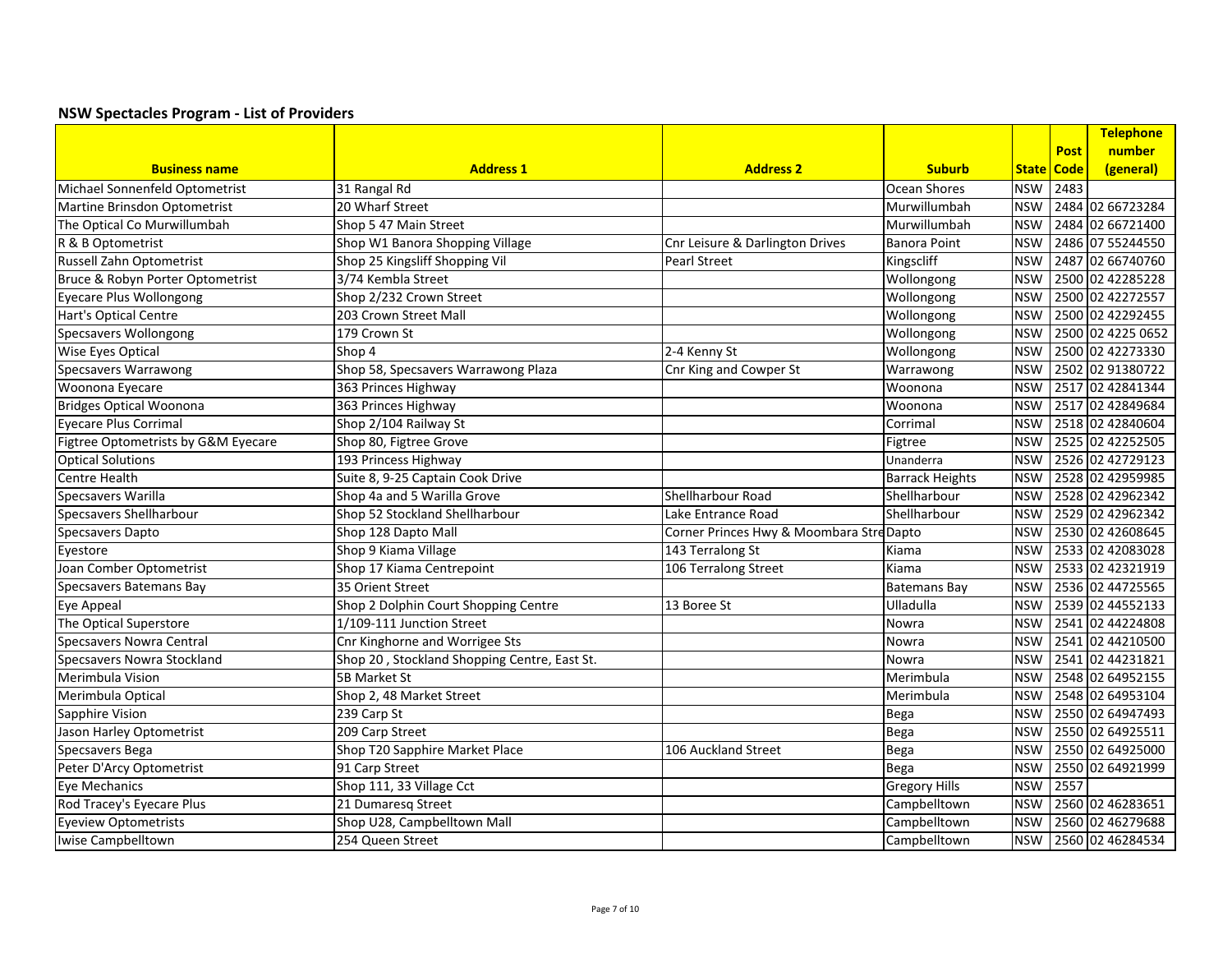|                                         |                                           |                                    |                  |            |             | <b>Telephone</b> |
|-----------------------------------------|-------------------------------------------|------------------------------------|------------------|------------|-------------|------------------|
|                                         |                                           |                                    |                  |            | <b>Post</b> | number           |
| <b>Business name</b>                    | <b>Address 1</b>                          | <b>Address 2</b>                   | <b>Suburb</b>    |            | State Code  | (general)        |
| Elegance Eyewear Boutique               | 221 Queen Street                          |                                    | Campbelltown     | <b>NSW</b> |             | 2560 02 46282111 |
| Eyris                                   | 2/251 Queen Street                        |                                    | Campbelltown     | <b>NSW</b> |             | 2560 02 80066766 |
| Price Point Optometry                   | Shop U58, 271 Queen St                    |                                    | Campbelltown     | <b>NSW</b> |             | 2560 02 46262969 |
| <b>Specsavers Campbelltown</b>          | Shop L15, Campbelltown Mall               | 271 Queen Street                   | Campbelltown     | <b>NSW</b> |             | 2560 02 46280757 |
| <b>Specsavers Macarthur</b>             | Sh 144 Macarthur Sq                       | 200 Gilchrist Dr                   | Campbelltown     | <b>NSW</b> |             | 2560 02 46287544 |
| The Optical Shop Campbelltown           | Shop 12 171-179 Queen Street              |                                    | Campbelltown     | <b>NSW</b> |             | 2560 02 46261335 |
| <b>Gerald C Sue</b>                     | Shop 61, Glenquarrie Town Centre          | <b>Brooks Street</b>               | Macquarie Fields | <b>NSW</b> |             | 2564 02 96183923 |
| <b>Visual Optical</b>                   | 131B Cumberland Rd                        |                                    | Ingleburn        | <b>NSW</b> |             | 2565 02 96053539 |
| Liam Trinh Optometrist                  | 6/10 Ingleburn Road                       |                                    | Ingleburn        | <b>NSW</b> |             | 2565 02 96052900 |
| <b>Clear Vision Optical</b>             | Shop G37, Minto Marketplace               | 10 Brookfield Rd                   | Minto            | <b>NSW</b> |             | 2566 02 87981012 |
| Cat An Lu                               | 17 Thunderbolt Dr                         |                                    | Raby             | <b>NSW</b> |             | 2566 0429366777  |
| <b>Icontact Optometrists</b>            | Shop 34 Narellan Town Centre              | 326 Camden Valley Way              | Narellan         | <b>NSW</b> |             | 2567 02 46483438 |
| Specsavers Narellan                     | Shop 80 Narellan Town Centre              |                                    | Narellan         | <b>NSW</b> |             | 2567 02 46474577 |
| <b>Eyesense Optometrists</b>            | Shop 16, 11-13 Main Street                |                                    | Mount Annan      | <b>NSW</b> |             | 2567 02 46482881 |
| <b>Medispecs Optical</b>                | 158 Argyle St                             |                                    | Camden           | <b>NSW</b> |             | 2570 02 46556965 |
| <b>Eye Concepts</b>                     | Shop 1E, Oran Park Town Centre            | 351 Oran Park Drive                | Oran Park        | <b>NSW</b> |             | 2570 02 46042442 |
| Rod Tracey's Eyecare Plus               | 90 Argyle Street                          |                                    | Camden           | <b>NSW</b> |             | 2570 02 46552944 |
| <b>Medispecs Picton</b>                 | Shop 3, 150-158 Argyle St                 |                                    | Picton           | <b>NSW</b> |             | 2571 02 46772348 |
| Darryl Flegg Optometrist                | 2/36 Wingecarribee Street                 |                                    | Bowral           | <b>NSW</b> |             | 2576 02 48622027 |
| Hannaford Eyewear                       | Shop 1, 310 Bong Bong Street              |                                    | Bowral           | <b>NSW</b> |             | 2576 02 48614369 |
| <b>Eyecare Plus Moss Vale</b>           | Shop 4, Calaroga Centre, 1 Kirkham Street |                                    | Moss Vale        | <b>NSW</b> |             | 2577 02 48682233 |
| Capital Eye                             | 3B/3 Sydney Avenue                        |                                    | Barton           | <b>ACT</b> |             | 2600 02 62737458 |
| University of Canberra Eye Clinic       | Health Hub, 5 Allawoona Street            |                                    | <b>Bruce</b>     | <b>ACT</b> |             | 2617 02 62015843 |
| Eyecare on Q                            | 24 Morisset Street                        |                                    | Queanbeyan       | <b>NSW</b> |             | 2620 02 62992020 |
| Mac Optometry                           | U4/10 Gibraltar Street                    |                                    | Bungendore       | <b>NSW</b> |             | 2621 0417048221  |
| Home Specs Optical                      | 171 Sharp Street                          |                                    | Cooma            | <b>NSW</b> |             | 2630 02 64521048 |
| George and Matilda                      | 470 Wodonga Place                         |                                    | Albury           | <b>NSW</b> |             | 2640 02 60416111 |
| <b>Blue Star Eyecare</b>                | Shop 13/487 Kiewa St                      |                                    | Albury           | <b>NSW</b> |             | 2640 02 60211557 |
| Specsavers Wagga Wagga                  | 1/56 Forsyth Street                       |                                    | Wagga Wagga      | <b>NSW</b> |             | 2650 02 69212111 |
| George and Matilda Eyecare              | 158 Banna Lane                            |                                    | Griffith         | <b>NSW</b> |             | 2680 02 69625643 |
| <b>Specsavers Optometrists Griffith</b> | 10-12 Yambil Street                       |                                    | Griffith         | <b>NSW</b> |             | 2680 02 69122122 |
| Deniliquin Eyecare                      | Shop 1 Wellington St                      | <b>Wellington Plaza</b>            | Deniliquin       | <b>NSW</b> |             | 2710 03 58811525 |
| <b>Robert Ryan Optometrist</b>          | 3/140 Murray St                           |                                    | Finley           | <b>NSW</b> |             | 2713 03 58834050 |
| Zac Zacharia Optometry                  | Shop1a The Connection                     | <b>Wynyard Street</b>              | Tumut            | <b>NSW</b> |             | 2720 02 69471900 |
| Andrew Mizzi - Optometrist              | Medical & Fitness Centre                  | 142 Bringelly Rd (Cnr Northern Rd) | Kingswood        | <b>NSW</b> |             | 2747 02 47362115 |
| <b>City Specs</b>                       | Shop 256 Level 2, Westfield               |                                    | Penrith          | <b>NSW</b> |             | 2750 02 47211402 |
| <b>Eyewear Central</b>                  | Shop 233 Level 2                          | Westfield Penrith                  | Penrith          | <b>NSW</b> |             | 2750 02 47223658 |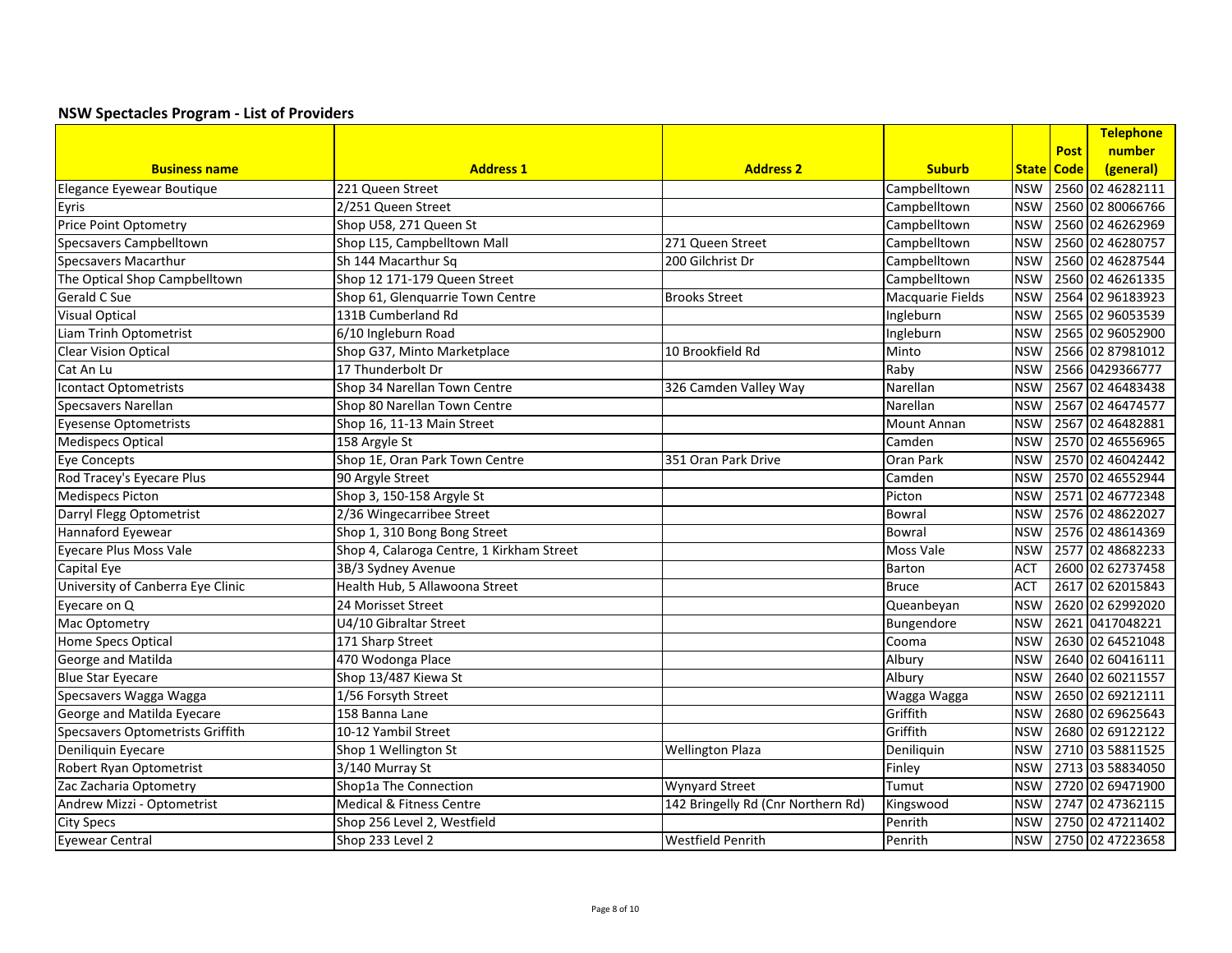|                                  |                                          |                     |                         |            |              | Telephone         |
|----------------------------------|------------------------------------------|---------------------|-------------------------|------------|--------------|-------------------|
|                                  |                                          |                     |                         |            | <b>Post</b>  | number            |
| <b>Business name</b>             | <b>Address 1</b>                         | <b>Address 2</b>    | <b>Suburb</b>           |            | State   Code | (general)         |
| Penrith Spectacles               | Shop 2/21                                | <b>Riley Street</b> | Penrith                 | <b>NSW</b> |              | 2750 02 47228999  |
| Penrith Valley Vision            | 13 Castlereagh St                        |                     | Penrith                 | <b>NSW</b> |              | 2750 02 47217671  |
| <b>Hawkesbury Optical</b>        | 203 Windsor Street                       |                     | Richmond                | <b>NSW</b> |              | 2753 02 45784923  |
| <b>Specsavers Richmond</b>       | Shop 4 and 5 Marketplace                 | 60 March St         | Richmond                | <b>NSW</b> |              | 2753 02 4578 3905 |
| <b>Precision Specs</b>           | 54 Queen Street                          |                     | St. Marys               | <b>NSW</b> |              | 2760 02 96733285  |
| Soo Tan Optometrist              | Shop 12A Quakers Court, Quakers Road     |                     | Quakers Hills           | <b>NSW</b> |              | 2763 02 96263880  |
| Everything In sight              | 16 Garfield Road                         |                     | Riverstone              | <b>NSW</b> |              | 2765 02 96272135  |
| In Optics                        | 61 Rooty Hill Road North                 |                     | <b>Rooty Hill</b>       | <b>NSW</b> |              | 2766 02 96255518  |
| <b>Eyecare Focus</b>             | Shop 51 Stanhope Village Shopping Centre | 2 Sentry Drive      | <b>Stanhope Gardens</b> | <b>NSW</b> |              | 2768 02 88248404  |
| Eye & Ear Professionals          | The Mt Druitt Hub at Library Building    | 9 Ayres Grove       | Mt Druitt               | <b>NSW</b> |              | 2770 02 96362777  |
| Icontact Optometrist             | Shop 154 Carlisle Ave                    | Westfield           | Mt Druitt               | <b>NSW</b> |              | 2770 02 96753388  |
| <b>Lithgow Optical Service</b>   | 67 Main Street                           |                     | Lithgow                 | <b>NSW</b> |              | 2790 02 63513383  |
| <b>Webster Optometrists</b>      | 114 Kendal St                            |                     | Cowra                   | <b>NSW</b> |              | 2794 02 63422502  |
| <b>Geoff Day Optometrist</b>     | 123 Kendal Street                        |                     | Cowra                   | <b>NSW</b> |              | 2794 02 63423355  |
| Angela J. Morris Optometrist     | 105 Rankin Street                        |                     | <b>Bathurst</b>         | <b>NSW</b> |              | 2795 02 63325222  |
| <b>Bathurst Optical</b>          | 57 William Street                        |                     | <b>Bathurst</b>         | <b>NSW</b> |              | 2795 02 63315642  |
| <b>Specsavers Bathurst</b>       | Shop T35 Bathurst City Centre            | 210 Howick Street   | Bathurst                | <b>NSW</b> |              | 2795 02 63326414  |
| Eye See Eyes                     | <b>Visiting Service</b>                  |                     | Blayney                 | <b>NSW</b> |              | 2799 02 63626666  |
| Hansen Optometrists              | 170 Summer Street                        |                     | Orange                  | <b>NSW</b> |              | 2800 02 63622222  |
| <b>Specsavers Orange</b>         | Shop 115 Orange Central Square S/C       | 227 Summer Street   | Orange                  | <b>NSW</b> |              | 2800 02 63621045  |
| Eye See Eyes                     | 247 Summer Street                        |                     | Orange                  | <b>NSW</b> |              | 2800 02 63626666  |
| Morrisons Family Eye Care Centre | <b>Visiting Service</b>                  |                     | Wellington              | <b>NSW</b> |              | 2820 02 68826633  |
| Morrisons Family Eye Care Centre | <b>Visiting Service</b>                  |                     | Warren                  | <b>NSW</b> |              | 2824 02 68826633  |
| Morrisons Family Eye Care Centre | <b>Visiting Service</b>                  |                     | Gilgandra               | <b>NSW</b> |              | 2827 02 68826633  |
| Morrisons Family Eye Care Centre | 81 Wingewarra Street                     |                     | Dubbo                   | <b>NSW</b> |              | 2830 02 68826633  |
| Specsavers Dubbo                 | 14B, 177 Macquarie St                    |                     | Dubbo                   | <b>NSW</b> |              | 2830 02 68828855  |
| <b>K&amp;K Optical Cottage</b>   | <b>Visiting Service</b>                  |                     | Grawin                  | <b>NSW</b> |              | 2832 02 93140318  |
| <b>K&amp;K Optical Cottage</b>   | <b>Visiting Service</b>                  |                     | Walgett                 | <b>NSW</b> |              | 2832 02 93140318  |
| <b>K&amp;K Optical Cottage</b>   | <b>Visiting Service</b>                  |                     | <b>Lightning Ridge</b>  | <b>NSW</b> |              | 2834 02 93140318  |
| <b>K&amp;K Optical Cottage</b>   | <b>Visiting Service</b>                  |                     | Cobar                   | <b>NSW</b> |              | 2835 02 93140318  |
| <b>K&amp;K Optical Cottage</b>   | <b>Visiting Service</b>                  |                     | Wilcannia               | <b>NSW</b> |              | 2836 02 93140318  |
| <b>K&amp;K Optical Cottage</b>   | <b>Visiting Service</b>                  |                     | <b>Bourke</b>           | <b>NSW</b> |              | 2840 02 93140318  |
| Morrisons Family Eye Care Centre | <b>Visiting Service</b>                  |                     | Coolah                  | <b>NSW</b> |              | 2843 02 68826633  |
| Morrisons Family Eye Care Centre | <b>Visiting Service</b>                  |                     | Dunedoo                 | <b>NSW</b> |              | 2844 02 68826633  |
| George and Matilda - Mudgee      | 69 Church Street                         |                     | Mudgee                  | <b>NSW</b> |              | 2850 02 63721015  |
| Mudgee Eyecare                   | 1/38 Church Street                       |                     | Mudgee                  | <b>NSW</b> |              | 2850 02 63723311  |
| Eye See Eyes                     | <b>Visiting Service</b>                  |                     | Molong                  | <b>NSW</b> |              | 2866 02 63626666  |